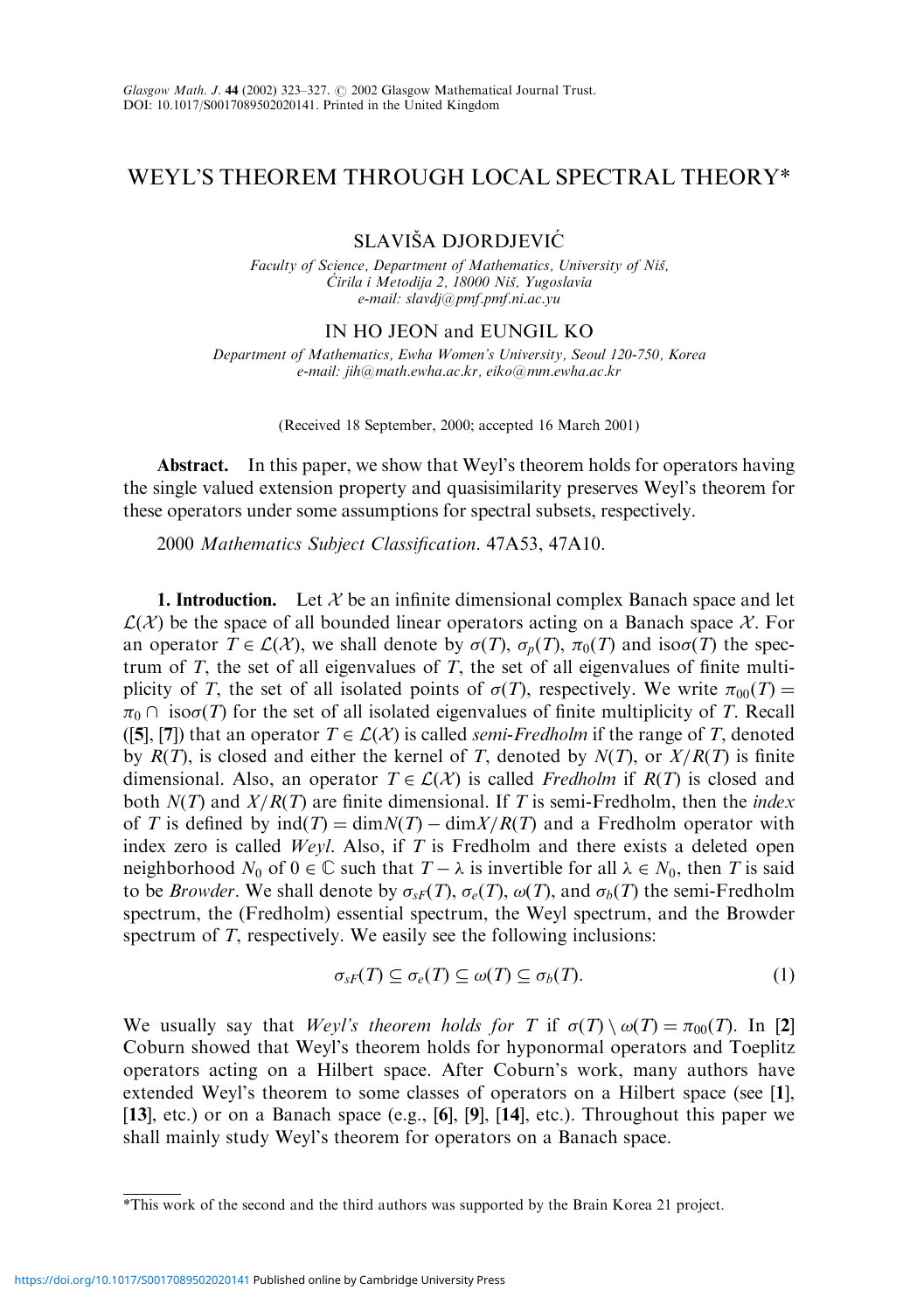Regarding local spectral theory ([3], [10]) recall that if  $T \in \mathcal{L}(\mathcal{X})$  and F is a closed subset of the complex plane  $\mathbb C$ , we define a spectral manifolds  $\mathcal X_T(F)$  as follows:

$$
\mathcal{X}_T(F) = \{x \in \mathcal{X} : \text{there exists an analytic } \mathcal{X}\text{-valued function}
$$
\n
$$
f: \mathbb{C} \setminus F \longrightarrow \mathcal{X} \text{ such that } (T - \lambda)f(\lambda) = x\}. \tag{2}
$$

We say that T has the *single valued extension property* (SVEP) at  $\lambda_0 \in \mathbb{C}$  if, for a neighborhood U of  $\lambda_0$ ,  $f = 0$  is the only analytic function  $f: U \to \mathcal{X}$  satisfying  $(T - \lambda) f(\lambda) = 0$ . Also, we say that T has the SVEP if T has this property at every  $\lambda \in \mathbb{C}$ . In this case, for  $x \in \mathcal{X}$  there is a maximal analytic function  $f_x : U_x \to \mathcal{X}$ satisfying  $(T - \lambda)f_x(\lambda) = x$  on  $U_x$ . Put  $\sigma_T(x) = \mathbb{C} \setminus U_x$ . Then  $\sigma_T(x)$  is called the *local* spectrum at x. If T has the SVEP, then we have  $\mathcal{X}_T(F) = \{x \in \mathcal{X} : \sigma_T(x) \subseteq F\}$ . We say that T has Dunford's property (C) if, for each closed set  $F \subset \mathbb{C}$ ,  $\mathcal{X}_T(F)$  is closed. Also, we say that T has Bishop's property ( $\beta$ ) if for every sequences  $f_n : U \to X$  such that  $(T - \lambda) f_n \to 0$  uniformly on compact subsets in U, it follows that  $f_n \to 0$  uniformly on compact subsets in U. Then it is well known that

Bishop's property 
$$
(\beta) \Rightarrow
$$
 Dunford's property  $(C) \Rightarrow$  SVEP. (3)

We consider a condition given in terms of spectral manifolds of  $T \in \mathcal{L}(\mathcal{X})$ :

$$
\mathcal{X}_T(\{\lambda\}) \text{ is finite dimensional for all } \lambda \in \pi_{00}(T). \tag{4}
$$

For brevity, we shall denote the classes of all operators having the single valued extension property, having the condition (4), and having Dunford's property (C) by  $A, B$ , and  $D$ , respectively.

Recall ([9], [10], [11], [15], [16]) that  $T, S \in \mathcal{L}(\mathcal{X})$  are said to be *quasisimilar* if there exist injections  $X, Y \in \mathcal{L}(\mathcal{X})$  with dense range such that  $SX = XT$  and  $YS = TY$ , respectively, and this relation of T and S is denoted by  $T \sim S$ .

The aim of this paper is to consider Weyl's theorem from the standpoint of local spectral theory and quasisimilarity. In particular, we show that Weyl's theorem holds for operators in class  $A \cap B$  and that quasisimilarity preserve Weyl's theorem for some operators in class A. This extends some results proved in [9].

2. Main results. We consider Weyl's theorem through local spectral theory. To do so, we need the following two results that play the role of a bridge between Fredholm and local spectral theory. The first proposition is due to K. B. Laursen.

**PROPOSITION A.** ([11, Lemma 1]) If  $\lambda \in \text{iso } \sigma(T)$ , then  $\lambda \notin \sigma_{SF}(T)$  if and only if  $\lambda \notin \sigma$ <sub>e</sub>(T) if and only if  $\mathcal{X}_T({\lambda})$  is finite dimensional.

Recall ([7]) that the *ascent p* of  $T \in \mathcal{L}(\mathcal{X})$  at  $\lambda \in \mathbb{C}$  is the extended integer given by  $p = \inf\{n \ge 0 : N(T - \lambda)^n = N(T - \lambda)^{n+1}\}\$ . The infimum over the empty set is taken to be  $\infty$ . The following one is due to J. K. Finch.

**PROPOSITION B.** ([4, Theorem 15]) Let  $T \in \mathcal{L}(\mathcal{X})$  be semi-Fredholm. Then T has the single valued extension property at  $0$  if and only if T has a finite ascent at  $0$ .

Then we can observe the following fact.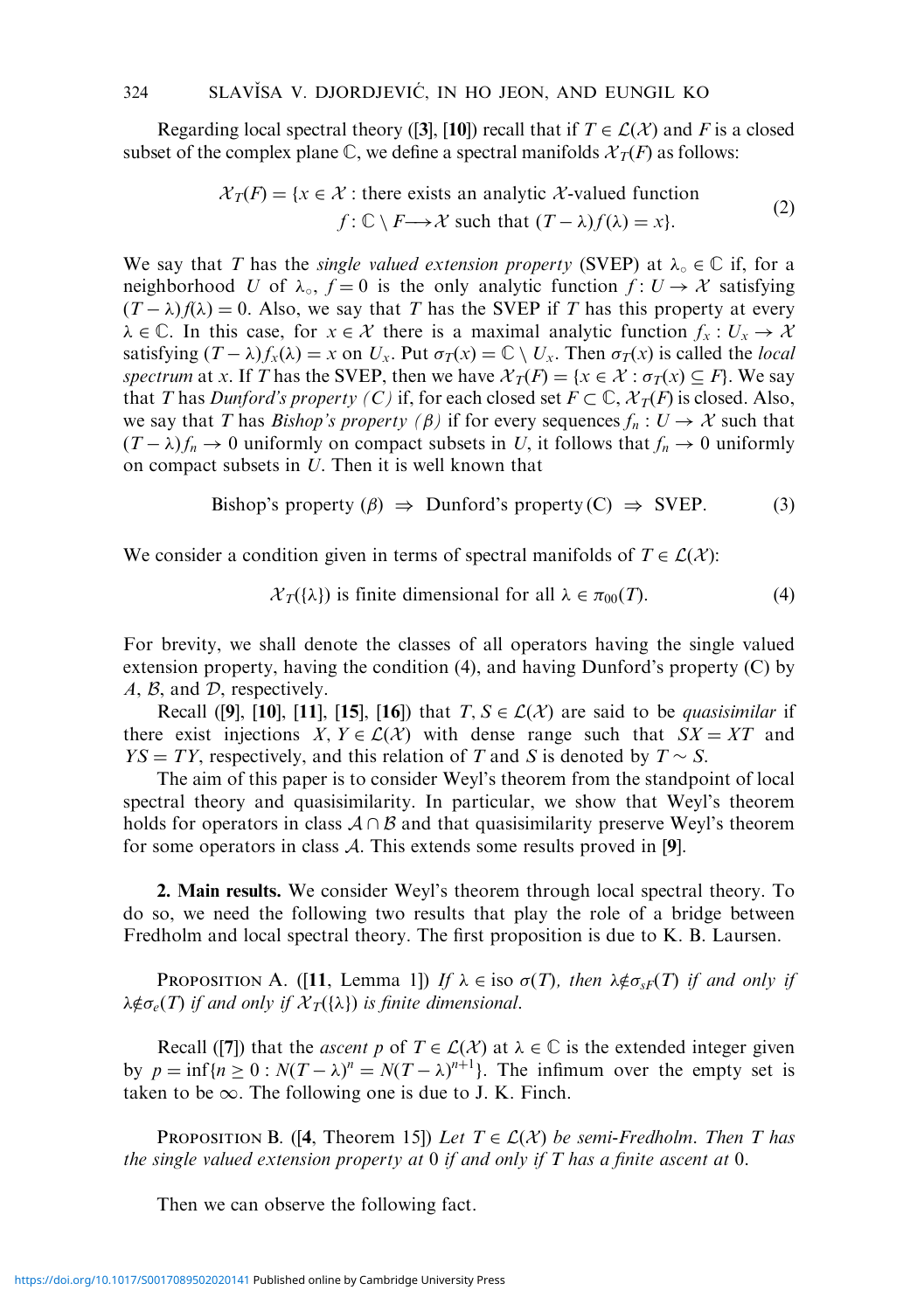LEMMA I. For every  $\lambda \in \pi_{00}(T)$ ,  $\mathcal{X}_T(\{\lambda\})$  is finite dimensional if and only if  $R(T - \lambda)$  is closed.

*Proof.* Assume that  $\mathcal{X}_T(\{\lambda\})$  is finite dimensional for  $\lambda \in \pi_{00}(T)$ . Then, by Proposition A,  $T - \lambda$  is semi-Fredholm, and so  $R(T - \lambda)$  is closed. Conversely, assume that  $R(T - \lambda)$  is closed for  $\lambda \in \pi_{00}(T)$ . Then  $T - \lambda$  is (upper) semi-Fredholm since dim $N(T - \lambda) < \infty$ . Thus, by Proposition A again, we have that  $\mathcal{X}_T({\lambda})$  is finite dimensional.

Now, we have the following result.

THEOREM 2. If  $T \in \mathcal{A} \cap \mathcal{B}$ , then Weyl's theorem holds for T.

*Proof.* If  $\lambda \in \sigma(T) - \omega(T)$ , then  $T - \lambda$  is Weyl but not invertible. Since  $T \in \mathcal{A}$ and the SVEP has the translation invariant property for scalars, by Proposition B we have that the ascent of T is finite. Thus, by [5, Theorem 7.9.3],  $T - \lambda$  is Browder, and so  $\lambda \in \text{iso } \sigma(T)$ . Hence we have  $\lambda \in \pi_{00}(T)$  because  $\sigma(T) - \omega(T) \subset \pi_0(T)$ .

Conversely, assume that  $\lambda \in \pi_{00}(T)$ , i.e.  $\lambda \in \text{iso } \sigma(T)$  and  $\dim N(T - \lambda) < \infty$ . Then  $T - \lambda$  is a semi-Fredholm operator since  $T \in \mathcal{B}$ , and so by Lemma 1 and Proposition A  $T - \lambda$  is Fredholm. Furthermore,  $T - \lambda$  is Browder because  $\lambda \in \text{iso } \sigma(T)$ . Thus  $T - \lambda$  is Weyl, and hence  $\pi_{00}(T) \subset \sigma(T) - \omega(T)$ .

Recall [9] that an operator  $T \in \mathcal{L}(\mathcal{X})$  is said to be *finitely ascensive* if for every  $\lambda \in \mathbb{C}$  there is a  $p \in \mathbb{N}$  such that  $N(T - \lambda)^p = N(T - \lambda)^{p+1}$ . It is well known ([12, Proposition 1.8]) that if T is finitely ascensive, then it has SVEP. Thus Theorem 2 above is an extension of Theorem 2 in [9] in view of Lemma 1.

The class  $\beta$  may seem artificial, and so we consider a more concrete class of operators contained in B. Recall ([17]) that  $T \in \mathcal{L}(\mathcal{X})$  is said to have a growth condition  $G_m$  ( $m \geq 1$ ) if there exists a constant K such that

$$
||(T - \lambda)^{-1}|| \leq \frac{K}{\text{dist}(\lambda, \sigma(T))^{m}}, \text{ for all } \lambda \notin \sigma(T).
$$

We shall denote by  $\mathcal{G}_m$  the set of all operators with the growth condition  $G_m$  ( $m \geq 1$ ). In the context of Hilbert space many properties of operators in  $\mathcal{G}_m$  have been well studied in [17], and especially, when  $m = 1$ , in [8].

Using an argument similar to that of Theorem 14 of [6], we have the following result.

LEMMA 3.  $\mathcal{G}_m \subset \mathcal{B}$ .

*Proof.* Assume  $T \in \mathcal{G}_m$  and  $\lambda \in \pi_{00}(T)$ . If we consider the Riesz projection  $P_\lambda^T$ corresponding to  $\lambda$  for T, then  $(T - \lambda)|_{R(P_{\lambda}^{T})}$  is quasi-nilpotent. Thus, by [7, Proposition 49.1], we see that

$$
R(P_{\lambda}^{T}) = \{x \in \mathcal{X} : ||(T - \lambda)^{n}x||_{\pi}^{\frac{1}{n}} \to 0\} = \mathcal{X}_{T}(\{\lambda\}).
$$
\n(5)

Now, since  $T \in \mathcal{G}_m$ , letting  $0 < \epsilon \leq \frac{1}{K}$ dist $(\lambda, \sigma(T))^m$ , we can see that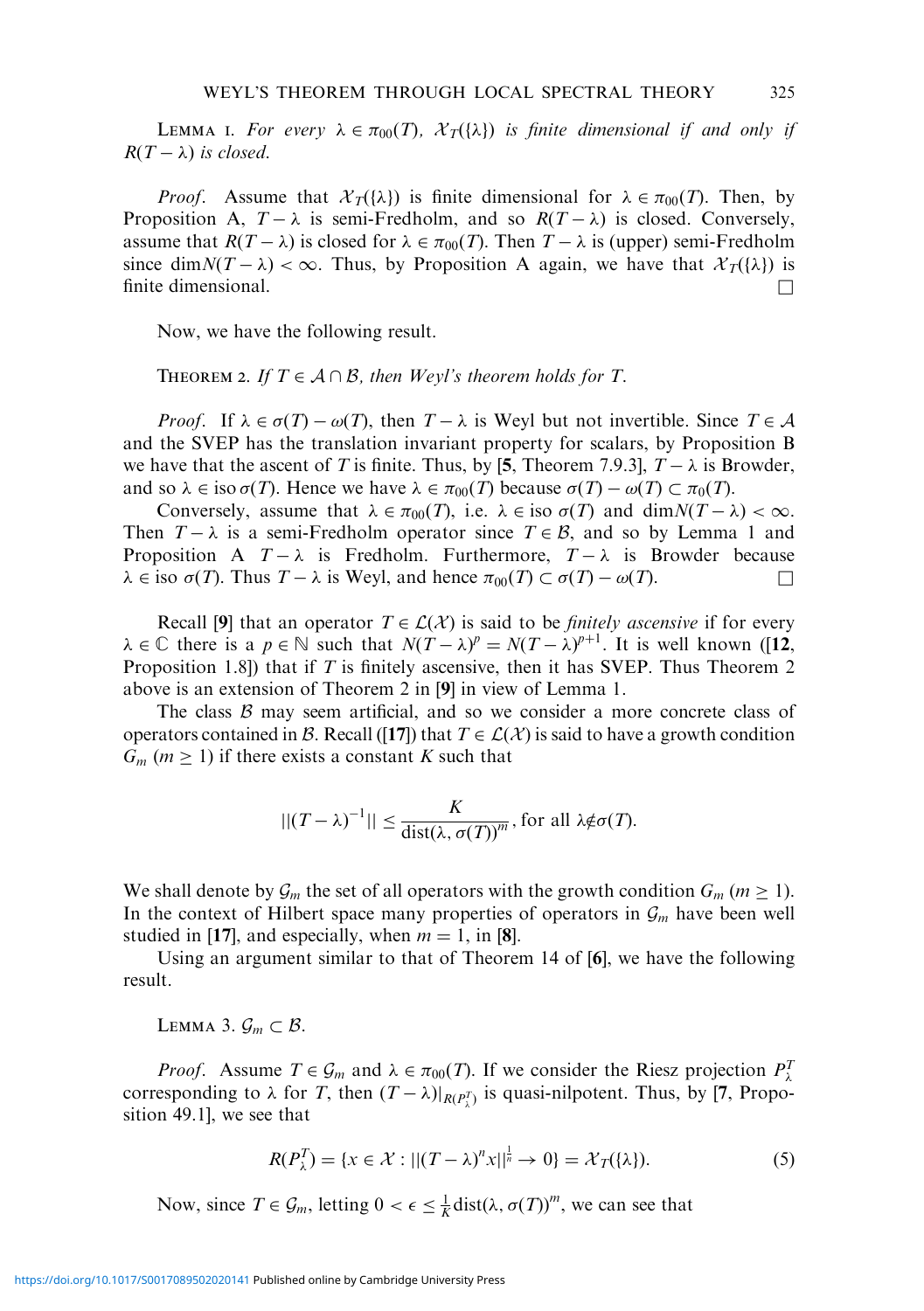326 SLAVISA V. DJORDJEVIĆ, IN HO JEON, AND EUNGIL KO

$$
||(T-\lambda)|_{R(P_{\lambda}^{T})}|| \leq \frac{1}{2\pi}\int_{|z|=\epsilon} |z| ||{((T-\lambda)-z)}^{-1}|| |dz| \leq \epsilon,
$$

where the circular contour is described once counterclockwise. Thus  $(T - \lambda)|_{R(P_x^T)}$  is a zero operator. So  $R(P_\lambda^T) \subseteq N(T - \lambda)$  and the reverse containment is easily verified, and consequently we have the equality  $R(P_\lambda^T) = N(T - \lambda)$ . Since  $N(T - \lambda)$  is finite dimensional, by the assumption we get that  $\mathcal{X}_T({\lambda})$  is finite dimensional by (5). Hence  $T \in \mathcal{B}$ .

COROLLARY 4. Weyl's theorem holds for  $T \in A \cap \mathcal{G}_m$ .

It is well known that the class of spectral operators of finite type is contained in  $A\cap G_m$  by Theorem XVI.4.4 and Theorem XV.6.7 of [3]. Thus by Corollary 3 Weyl's theorem holds for a spectral operator of finite type. Hence we can recapture Theorem 4 of Oberai ([14]).

Now, we study Weyl's theorem under quasisimilarity. M. Putinar ([15]) showed that if T and S have Bishop's property ( $\beta$ ) and  $T \sim S$ , then quasisimilarity of T and S preserves spectra, essential spectra, and indices of T and S. From this fine theorem we immediately observe the following interesting result.

**PROPOSITION C.** Let  $T, S \in \mathcal{L}(\mathcal{X})$  have Bishop's property ( $\beta$ ). If  $T \sim S$ , then Weyl's theorem holds for T if and only if Weyl's theorem holds for S.

We give an improvement of Proposition C and Corollary 8 in [9] as follows.

THEOREM 5. Let T,  $S \in \mathcal{A}$  and let iso  $\sigma(T) =$  iso  $\sigma(S)$ . If  $T \sim S$ , then Weyl's theorem holds for T if and only if Weyl's theorem holds for S.

*Proof.* Assume Weyl's theorem holds for T and  $\lambda \in \pi_{00}(S)$ . Since  $T \sim S$  it is easy to see that  $\pi_0(T) = \pi_0(S)$ . Since iso  $\sigma(T) =$  iso  $\sigma(S)$  by hypothesis, we have  $\pi_{00}(T) = \pi_{00}(S)$ . Since Weyl's theorem holds for  $T, \lambda \in \sigma(T) \setminus \omega(T) = \pi_{00}(T)$ , and so  $T - \lambda$  is Weyl. Thus  $\mathcal{X}_T({\lambda})$  is finite dimensional by Proposition A. Since  $T \sim S$  by assumption, there exists an injection  $Y \in \mathcal{L}(\mathcal{X})$  with dense range such that  $YS = TY$ , and so we see that

$$
Y\mathcal{X}_{S}(\{\lambda\}) \subseteq \mathcal{X}_{T}(\{\lambda\}).\tag{6}
$$

Indeed, it immediately follows that for  $x \in \mathcal{X}_{S}(\{\lambda\})$ 

$$
||(T - \lambda)^n Yx||^{1/n} = ||Y(S - \lambda)^n x||^{1/n} \le ||Y||^{1/n}||(S - \lambda)^n x||^{1/n} \to 0,
$$

and so from (6),  $\mathcal{X}_S(\{\lambda\})$  is finite dimensional for  $\lambda \in \pi_{00}(S)$ . Hence we have  $S \in \mathcal{B}$ . Since S is already in  $A$  we conclude that Weyl's theorem holds for S by Theorem 2. Conversely, similar arguments can be applied to complete the proof.  $\Box$ 

Let  $T, S \in \mathcal{L}(\mathcal{X})$  have Bishop's property ( $\beta$ ) and let  $T \sim S$ . Then we see that  $T, S \in \mathcal{A}$  from (3) and, since T and S have equal spectra from [15, Theorem 1], we have iso  $\sigma(T) = \text{iso}\sigma(S)$ . Consequently, we recapture Proposition C by Theorem 5.